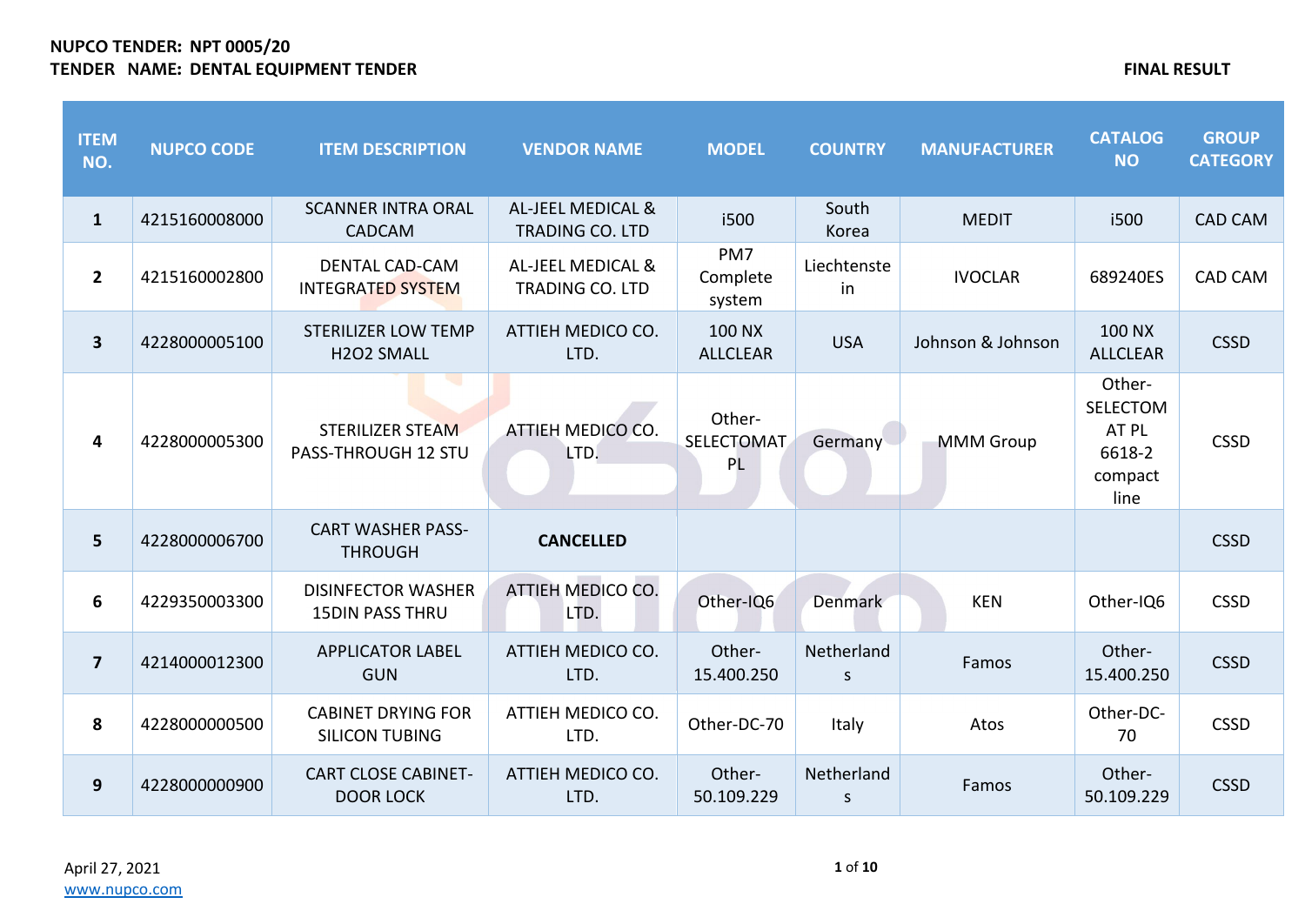| <b>ITEM</b><br>NO. | <b>NUPCO CODE</b> | <b>ITEM DESCRIPTION</b>                                                           | <b>VENDOR NAME</b>                  | <b>MODEL</b>            | <b>COUNTRY</b>             | <b>MANUFACTURER</b> | <b>CATALOG</b><br><b>NO</b> | <b>GROUP</b><br><b>CATEGORY</b> |
|--------------------|-------------------|-----------------------------------------------------------------------------------|-------------------------------------|-------------------------|----------------------------|---------------------|-----------------------------|---------------------------------|
| 10                 | 4228000004400     | <b>SEALER HEAT</b>                                                                | ATTIEH MEDICO CO.<br>LTD.           | Other-F110D             | Netherland<br>S            | Famos               | Other-<br>F110D             | <b>CSSD</b>                     |
| 11                 | 4228000004500     | <b>SHELVES FREE</b><br><b>STANDING</b>                                            | ATTIEH MEDICO CO.<br>LTD.           | Other-<br>50.109.242    | Netherland<br>S            | Famos               | Other-<br>50.109.242        | <b>CSSD</b>                     |
| 12                 | 4228000006100     | <b>TABLE PACKAGING</b><br>ADJUSTABLE 1600 L X 650<br>W X 900 H                    | ATTIEH MEDICO CO.<br>LTD.           | Other-<br>50.109.222    | Netherland<br>S            | Famos               | Other-<br>50.109.222        | <b>CSSD</b>                     |
| 13                 | 4228000006200     | <b>WORK TABLE FOR</b><br><b>DECONTAMINATION</b><br>AREA-1200 L X 650 W X<br>900 H | ATTIEH MEDICO CO.<br>LTD.           | Other-<br>50.109.221    | Netherland<br>$\mathsf{S}$ | Famos               | Other-<br>50.109.221        | <b>CSSD</b>                     |
| 14                 | 4228000006300     | <b>CSSD QUALITY</b><br><b>ASSURANCE &amp; TRACKING</b><br><b>SYSTEM</b>           | <b>CANCELLED</b>                    |                         |                            |                     |                             | <b>CSSD</b>                     |
| 15                 | 4228000006400     | <b>ULTRASONIC CLEANER</b><br><b>WITH DRYER-FLOOR</b><br><b>STAND</b>              | ATTIEH MEDICO CO.<br>LTD.           | Other-<br>50.109.121/a  | Netherland<br>S            | Famos               | Other-<br>50.109.121<br>/a  | <b>CSSD</b>                     |
| 16                 | 4228000004700     | <b>COUNTER CLEAN UP-</b><br><b>DOUBLE SINK</b>                                    | ATTIEH MEDICO CO.<br>LTD.           | Other-<br>50.109.225    | Netherland<br>S.           | Famos               | Other-<br>50.109.225        | <b>CSSD</b>                     |
| 17                 | 4228151500000     | <b>STANDARD CIVIL WORK</b><br><b>CSSD</b>                                         | ATTIEH MEDICO CO.<br>LTD.           | Other-civil<br>work     | Saudi<br>Arabia            | KSA/Local           | Other-civil<br>work         | <b>CSSD</b>                     |
| 18                 | 4215243400100     | AMALGAMATOR                                                                       | THIMAR AL JAZIRAH<br><b>COMPANY</b> | AMALGAM<br><b>MIXER</b> | <b>ITALY</b>               | <b>BMS</b>          | <b>BMS</b>                  | <b>DENTAL</b><br><b>CLINIC</b>  |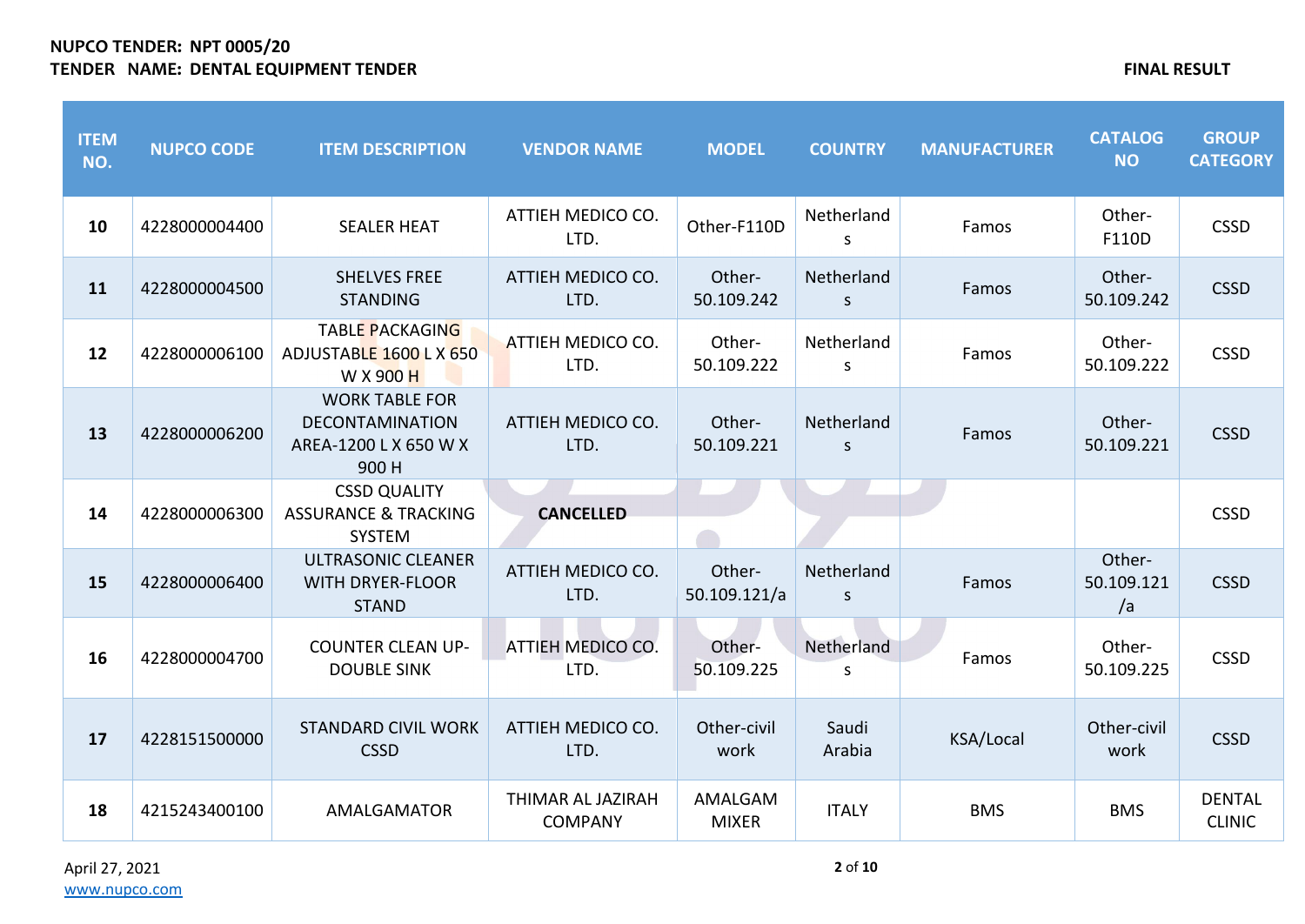| <b>ITEM</b><br>NO. | <b>NUPCO CODE</b> | <b>ITEM DESCRIPTION</b>                                                  | <b>VENDOR NAME</b>                  | <b>MODEL</b>                   | <b>COUNTRY</b>         | <b>MANUFACTURER</b>                  | <b>CATALOG</b><br><b>NO</b> | <b>GROUP</b><br><b>CATEGORY</b> |
|--------------------|-------------------|--------------------------------------------------------------------------|-------------------------------------|--------------------------------|------------------------|--------------------------------------|-----------------------------|---------------------------------|
| 19                 | 4215000000100     | <b>DENTAL UNIT</b>                                                       | THIMAR AL JAZIRAH<br><b>COMPANY</b> | S280                           | <b>ITALY</b>           | <b>CEFLA - STERN</b><br><b>WEBER</b> | 71TQ0000                    | <b>DENTAL</b><br><b>CLINIC</b>  |
| 20                 | 4215162402900     | <b>HANDPIECE ANGLED</b><br><b>CONTRA LOW SPEED 1:1</b>                   | THIMAR AL JAZIRAH<br><b>COMPANY</b> | <b>GOLDSPEED</b><br><b>EVO</b> | <b>ITALY</b>           | <b>CEFLA - STERN</b><br><b>WEBER</b> | 76000561                    | <b>DENTAL</b><br><b>CLINIC</b>  |
| 21                 | 4215220017200     | <b>HANDPIECE LUBRICATING</b><br><b>AUTOMATED</b>                         | THIMAR AL JAZIRAH<br><b>COMPANY</b> | <b>LUBRICARE</b>               | SWITZERLA<br><b>ND</b> | <b>BIEN AIR</b>                      | 1600915-<br>001             | <b>DENTAL</b><br><b>CLINIC</b>  |
| 22                 | 4215160003500     | LASER SOFT TISSUES<br><b>DENTAL</b>                                      | THIMAR AL JAZIRAH<br><b>COMPANY</b> | <b>PREMO</b>                   | <b>ITALY</b>           | <b>MEDENCY</b>                       | LA MED<br>002.2             | <b>DENTAL</b><br><b>CLINIC</b>  |
| 23                 | 4215150100300     | <b>LIGHT CURING LED</b><br><b>CORDLESS</b>                               | THIMAR AL JAZIRAH<br><b>COMPANY</b> | LED <sub>H</sub>               | <b>CHINA</b>           | <b>WOODPECKER</b>                    | 117-LEDH                    | <b>DENTAL</b><br><b>CLINIC</b>  |
| 24                 | 4215169100100     | <b>LOCATOR APEX</b>                                                      | THIMAR AL JAZIRAH<br><b>COMPANY</b> | <b>AOEX ID</b>                 | <b>USA</b>             | <b>KERR</b>                          | 972-009                     | <b>DENTAL</b><br><b>CLINIC</b>  |
| 25                 | 4215160003600     | MICROSCOPE DENTAL<br><b>CAMERA INTRAORAL</b>                             | THIMAR AL JAZIRAH<br><b>COMPANY</b> | <b>SOM 62</b><br>/1100         | <b>GERMANY</b>         | <b>KARL KAPS</b>                     | SOM62/21<br>00-LED          | <b>DENTAL</b><br><b>CLINIC</b>  |
| 26                 | 4215163603100     | <b>SCALER ULTRASONIC</b><br>POLISHING TOOTH                              | <b>CANCELLED</b>                    |                                |                        |                                      |                             | <b>DENTAL</b><br><b>CLINIC</b>  |
| 27                 | 4215201200300     | <b>SENSOR DIGITAL</b><br>PERIAPICAL INTRAORAL<br><b>RADIOGRAPH PEDIA</b> | THIMAR AL JAZIRAH<br><b>COMPANY</b> | ZEN X 1                        | <b>ITALY</b>           | <b>CEFLA - MYRAY</b>                 | 701A0000                    | <b>DENTAL</b><br><b>CLINIC</b>  |
| 28                 | 4215201200200     | <b>SENSOR DIGITAL</b><br>PERIAPICAL INTRAORAL<br><b>RADIOGRAPH ADULT</b> | THIMAR AL JAZIRAH<br><b>COMPANY</b> | ZEN X 2                        | <b>ITALY</b>           | <b>CEFLA - MYRAY</b>                 | 701A0001                    | <b>DENTAL</b><br><b>CLINIC</b>  |
| 29                 | 4215200800300     | <b>X-RAY DENTAL DIGITAL</b><br><b>WALL MOUNT</b>                         | THIMAR AL JAZIRAH<br><b>COMPANY</b> | <b>RXDC</b>                    | <b>ITALY</b>           | <b>CEFLA - MYRAY</b>                 | 706H0050                    | <b>DENTAL</b><br><b>CLINIC</b>  |
| 30                 | 4215200800500     | <b>X-RAY PANORAMIC WITH</b><br><b>CEPHALOMETRIC 3D</b>                   | THIMAR AL JAZIRAH<br><b>COMPANY</b> | <b>HYPERION X9</b>             | <b>ITALY</b>           | <b>CEFLA - MYRAY</b>                 | 70A1000                     | <b>DENTAL</b><br><b>CLINIC</b>  |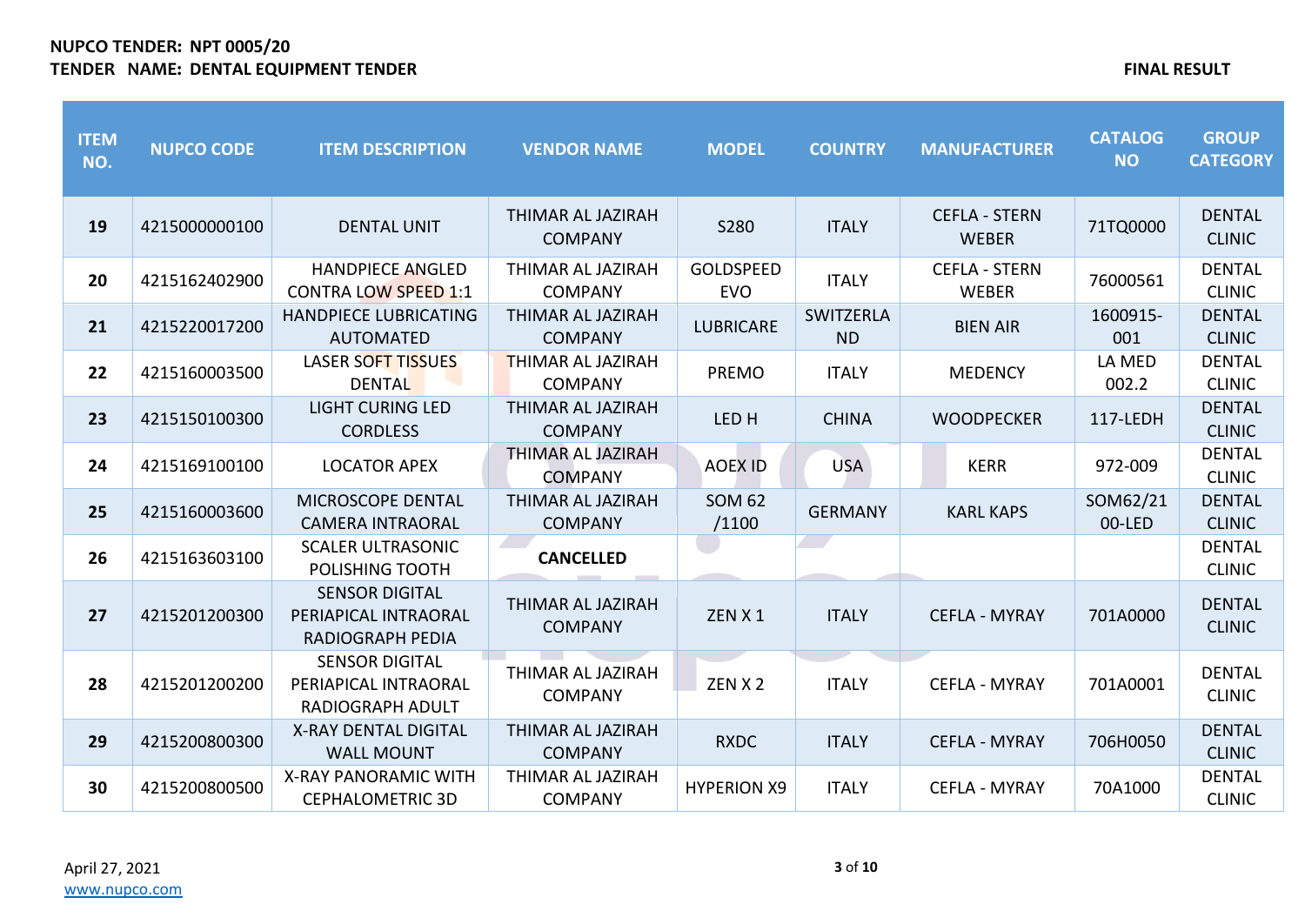| <b>ITEM</b><br>NO. | <b>NUPCO CODE</b> | <b>ITEM DESCRIPTION</b>                                  | <b>VENDOR NAME</b>                  | <b>MODEL</b>                          | <b>COUNTRY</b>         | <b>MANUFACTURER</b>                  | <b>CATALOG</b><br><b>NO</b>         | <b>GROUP</b><br><b>CATEGORY</b> |
|--------------------|-------------------|----------------------------------------------------------|-------------------------------------|---------------------------------------|------------------------|--------------------------------------|-------------------------------------|---------------------------------|
| 31                 | 4215220016000     | <b>DENTAL UNIT SURGICAL</b><br><b>MODULE INTEGRATED</b>  | THIMAR AL JAZIRAH<br><b>COMPANY</b> | S380                                  | <b>ITALY</b>           | <b>CEFLA - STERN</b><br><b>WEBER</b> | 71T90000                            | <b>DENTAL</b><br><b>CLINIC</b>  |
| 32                 | 4215220016100     | <b>HANDPIECE HIGH SPEED</b><br><b>REGULAR HEAD</b>       | THIMAR AL JAZIRAH<br><b>COMPANY</b> | <b>SLIENT</b><br><b>POWER EVO</b>     | <b>ITALY</b>           | <b>CEFLA - STERN</b><br><b>WEBER</b> | 76000513                            | <b>DENTAL</b><br><b>CLINIC</b>  |
| 33                 | 4215220016200     | <b>HANDPIECE HIGH SPEED</b><br>MINI HEAD FOR DENTAL      | THIMAR AL JAZIRAH<br><b>COMPANY</b> | <b>SLIENT</b><br><b>POWER MIN</b>     | <b>ITALY</b>           | <b>CEFLA - STERN</b><br><b>WEBER</b> | 76000511                            | <b>DENTAL</b><br><b>CLINIC</b>  |
| 34                 | 4215220016300     | <b>HANDPIECE LOW SPEED</b><br><b>STRAIGHT FOR DENTAL</b> | THIMAR AL JAZIRAH<br><b>COMPANY</b> | <b>GOLDSPEED</b><br>EVO <sub>D1</sub> | <b>ITALY</b>           | <b>CEFLA - STERN</b><br><b>WEBER</b> | 76000564                            | <b>DENTAL</b><br><b>CLINIC</b>  |
| 35                 | 4215220016400     | <b>HANDPIECE SURGICAL</b><br><b>FOR DENTAL</b>           | THIMAR AL JAZIRAH<br><b>COMPANY</b> | <b>GOLDSPEED</b><br>CA20:1            | <b>ITALY</b>           | <b>CEFLA - STERN</b><br><b>WEBER</b> | 76000565                            | <b>DENTAL</b><br><b>CLINIC</b>  |
| 36                 | 4215220016500     | <b>HANDPIECE PROPHY FOR</b><br><b>DENTAL</b>             | <b>CANCELLED</b>                    |                                       |                        |                                      |                                     | <b>DENTAL</b><br><b>CLINIC</b>  |
| 37                 | 4215169300900     | <b>ENDODONTIC</b><br><b>OBTURATION SYSTEM</b>            | THIMAR AL JAZIRAH<br><b>COMPANY</b> | <b>ELEMENTTS</b><br>IC                | <b>USA</b>             | <b>KERR</b>                          | 973-0600-<br><b>TYPE B</b>          | <b>DENTAL</b><br><b>CLINIC</b>  |
| 38                 | 4215220016600     | <b>LASER DENTAL ALL TISSUE</b>                           | THIMAR AL JAZIRAH<br><b>COMPANY</b> | <b>WATERLASEI</b><br><b>PLUS</b>      | <b>USA</b>             | <b>BIOLASE</b>                       | 7200854-<br>02                      | <b>DENTAL</b><br><b>CLINIC</b>  |
| 39                 | 4215220016700     | PIEZOSURGERY DEVICE<br><b>FOR DENTAL</b>                 | THIMAR AL JAZIRAH<br><b>COMPANY</b> | <b>SURGIC</b><br><b>TOUCH</b>         | <b>CHINA</b>           | <b>WOODPECKER</b>                    | 117-<br>ST0000000<br>00000          | <b>DENTAL</b><br><b>CLINIC</b>  |
| 40                 | 4215220016800     | <b>ELECTROSURGERY</b><br><b>DENTAL</b>                   | THIMAR AL JAZIRAH<br><b>COMPANY</b> | <b>PERFECT TCS</b>                    | SWITZERLA<br><b>ND</b> | <b>COLTENE</b>                       | 034-<br>S8230CE00<br>$\Omega$       | <b>DENTAL</b><br><b>CLINIC</b>  |
| 41                 | 4215160003400     | <b>LASER DETECTOR DENTAL</b><br><b>CARIES</b>            | THIMAR AL JAZIRAH<br><b>COMPANY</b> | <b>DIADNODEN</b><br>T                 | <b>GERMANY</b>         | <b>KAVO</b>                          | 1.002.7000                          | <b>DENTAL</b><br><b>CLINIC</b>  |
| 42                 | 4111532200000     | <b>LASER PINDEX</b>                                      | THIMAR AL JAZIRAH<br><b>COMPANY</b> | <b>PINDIX</b><br><b>LEASER</b>        | SWITZERLA<br><b>ND</b> | <b>COLTENE</b>                       | $341 -$<br>P113LCE00<br>$\mathbf 0$ | <b>DENTAL</b><br><b>CLINIC</b>  |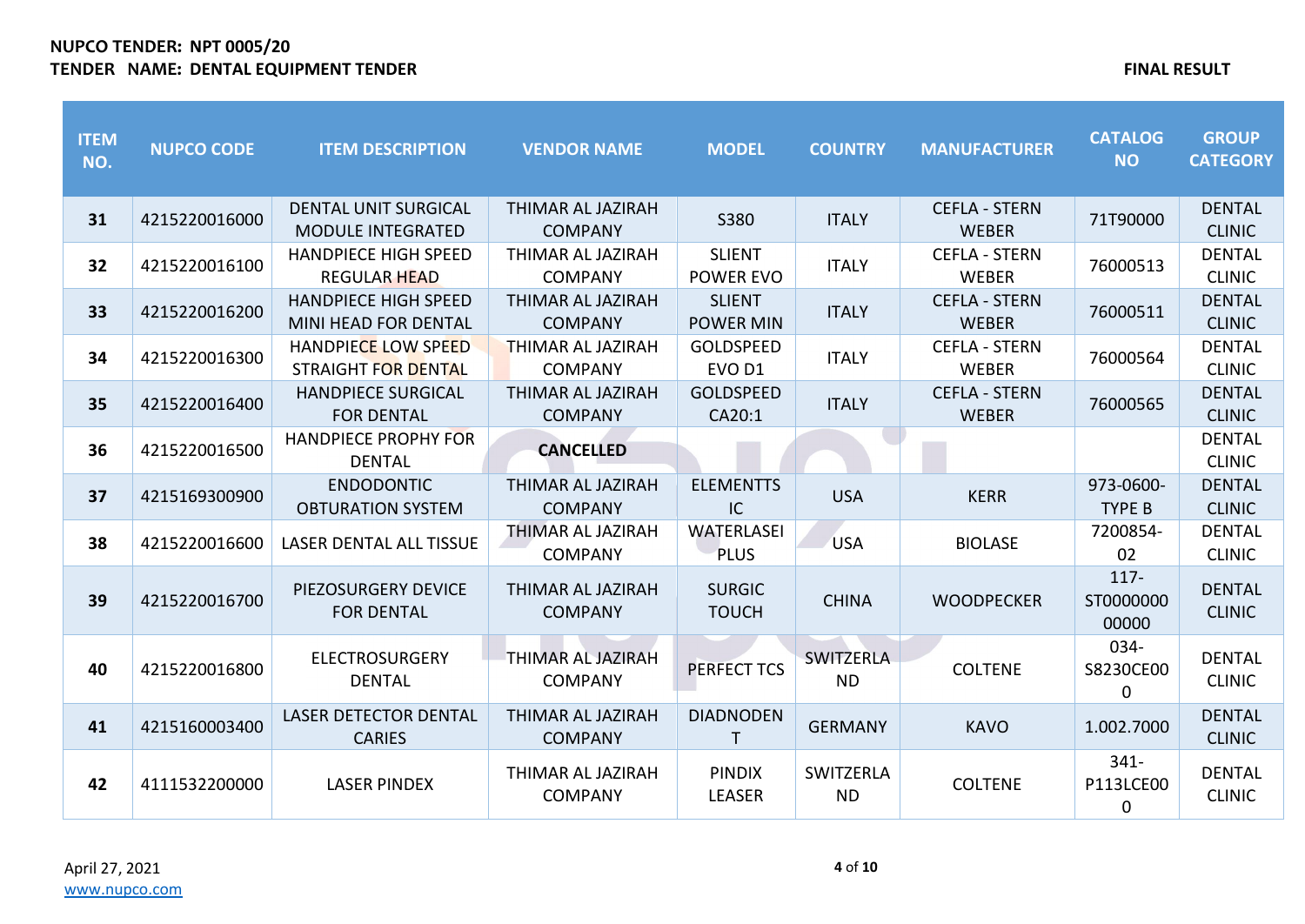| <b>ITEM</b><br>NO. | <b>NUPCO CODE</b> | <b>ITEM DESCRIPTION</b>                            | <b>VENDOR NAME</b>                  | <b>MODEL</b>   | <b>COUNTRY</b>                | <b>MANUFACTURER</b>                   | <b>CATALOG</b><br><b>NO</b> | <b>GROUP</b><br><b>CATEGORY</b> |
|--------------------|-------------------|----------------------------------------------------|-------------------------------------|----------------|-------------------------------|---------------------------------------|-----------------------------|---------------------------------|
| 43                 | 4215222600000     | <b>MIXER VACUUM</b><br><b>COMPLETE</b>             | THIMAR AL JAZIRAH<br><b>COMPANY</b> | <b>MIXYVAC</b> | <b>ITALY</b>                  | <b>MANFREDI</b>                       | <b>MIXVCS</b>               | <b>DENTAL</b><br><b>CLINIC</b>  |
| 44                 | 4215220015800     | DIGITAL WEIGHING SCALE<br><b>FOR DENTAL</b>        | THIMAR AL JAZIRAH<br><b>COMPANY</b> | <b>GET</b>     | <b>CHINA</b>                  | <b>METTLER TOLEDO</b><br><b>GRUOP</b> | <b>UW4200S</b>              | <b>DENTAL</b><br><b>CLINIC</b>  |
| 45                 | 4215170300100     | <b>CABINET DENTAL</b>                              | THIMAR AL JAZIRAH<br><b>COMPANY</b> | STRAT - B      | <b>ITALY</b>                  | <b>LORAN</b>                          | <b>START B</b>              | <b>DENTAL</b><br><b>CLINIC</b>  |
| 46                 | 4215160007600     | RO CENTRAL DENTAL 30<br><b>CLINICS</b>             | THIMAR AL JAZIRAH<br><b>COMPANY</b> | <b>SAMNAN</b>  | <b>SAUDI</b><br><b>ARABIA</b> | SAMNAN                                | MC-040-<br>020-AB           | <b>DENTAL</b><br><b>CLINIC</b>  |
| 47                 | 4215163501100     | <b>SUCTION CENTRAL</b><br><b>DENTAL 30 CLINICS</b> | <b>CANCELLED</b>                    |                |                               |                                       |                             | <b>DENTAL</b><br><b>CLINIC</b>  |
| 48                 | 4215000000200     | PRE INSTALLATION WORK<br><b>DENTAL CLINIC</b>      | THIMAR AL JAZIRAH<br><b>COMPANY</b> | <b>SERVES</b>  | <b>SAUDI</b><br><b>ARABIA</b> | THIMAR AL JAZIRAH<br>CO               | THIMAR-01                   | <b>DENTAL</b><br><b>CLINIC</b>  |
| 49                 | 4215210900000     | <b>DISINFECTION</b><br><b>IMPRESSION</b>           | <b>CANCELLED</b>                    |                |                               |                                       |                             | <b>DENTAL</b><br>LAB            |
| 50                 | 4215180606600     | <b>EXTRACTOR DUST</b><br><b>DENTAL</b>             | <b>CANCELLED</b>                    |                |                               |                                       |                             | <b>DENTAL</b><br>LAB            |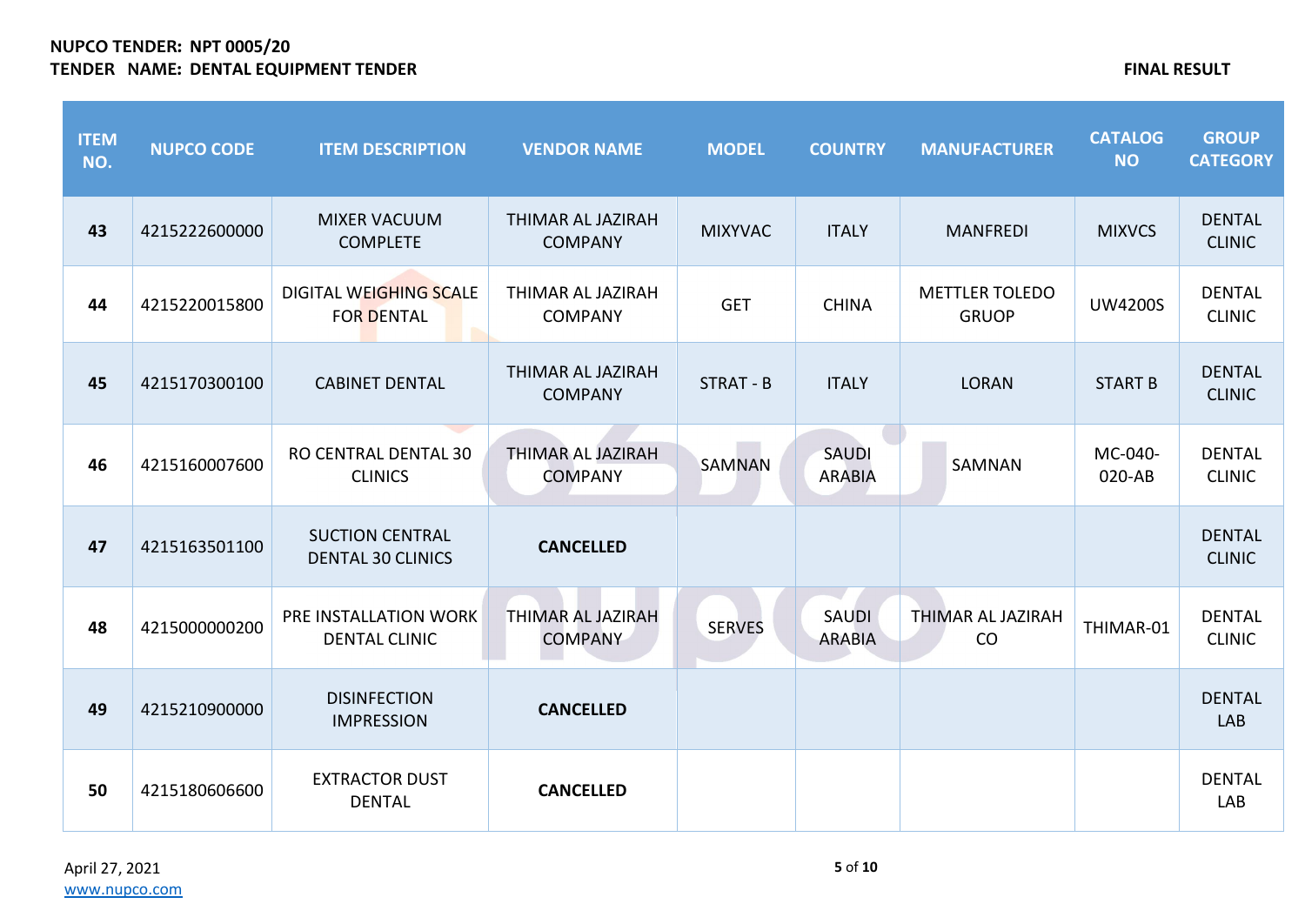| <b>ITEM</b><br>NO. | <b>NUPCO CODE</b> | <b>ITEM DESCRIPTION</b>                          | <b>VENDOR NAME</b> | <b>MODEL</b> | <b>COUNTRY</b> | <b>MANUFACTURER</b> | <b>CATALOG</b><br><b>NO</b> | <b>GROUP</b><br><b>CATEGORY</b> |
|--------------------|-------------------|--------------------------------------------------|--------------------|--------------|----------------|---------------------|-----------------------------|---------------------------------|
| 51                 | 4215190801400     | <b>FLASK HYDRAULIC</b>                           | <b>CANCELLED</b>   |              |                |                     |                             | <b>DENTAL</b><br>LAB            |
| 52                 | 4215190800300     | <b>FLASK UNIVERSAL UPPER</b><br><b>AND LOWER</b> | <b>CANCELLED</b>   |              |                |                     |                             | <b>DENTAL</b><br>LAB            |
| 53                 | 4215220900400     | <b>FURNACE CHROME</b><br><b>COBALT PRE HEAT</b>  | <b>CANCELLED</b>   |              |                |                     |                             | <b>DENTAL</b><br><b>LAB</b>     |
| 54                 | 4215220900100     | <b>FURNACE PORCELAIN</b><br><b>PRESS</b>         | <b>CANCELLED</b>   |              |                |                     |                             | <b>DENTAL</b><br>LAB            |
| 55                 | 4215220900200     | <b>FURNACE PORCELAIN</b>                         | <b>CANCELLED</b>   |              |                |                     |                             | <b>DENTAL</b><br>LAB            |
| 56                 | 4215211900000     | <b>INJECTION ACRYLIC</b>                         | <b>CANCELLED</b>   |              |                |                     |                             | <b>DENTAL</b><br>LAB            |
| 57                 | 4215160007100     | <b>MICROMOTOR</b><br><b>ELECTRICAL</b>           | <b>CANCELLED</b>   |              |                |                     |                             | <b>DENTAL</b><br>LAB            |
| 58                 | 4215220900700     | POT PRESSURE                                     | <b>CANCELLED</b>   |              |                |                     |                             | <b>DENTAL</b><br>LAB            |
| 59                 | 4215180512000     | <b>SAW LAB ELECTRICAL</b>                        | <b>CANCELLED</b>   |              |                |                     |                             | <b>DENTAL</b><br>LAB            |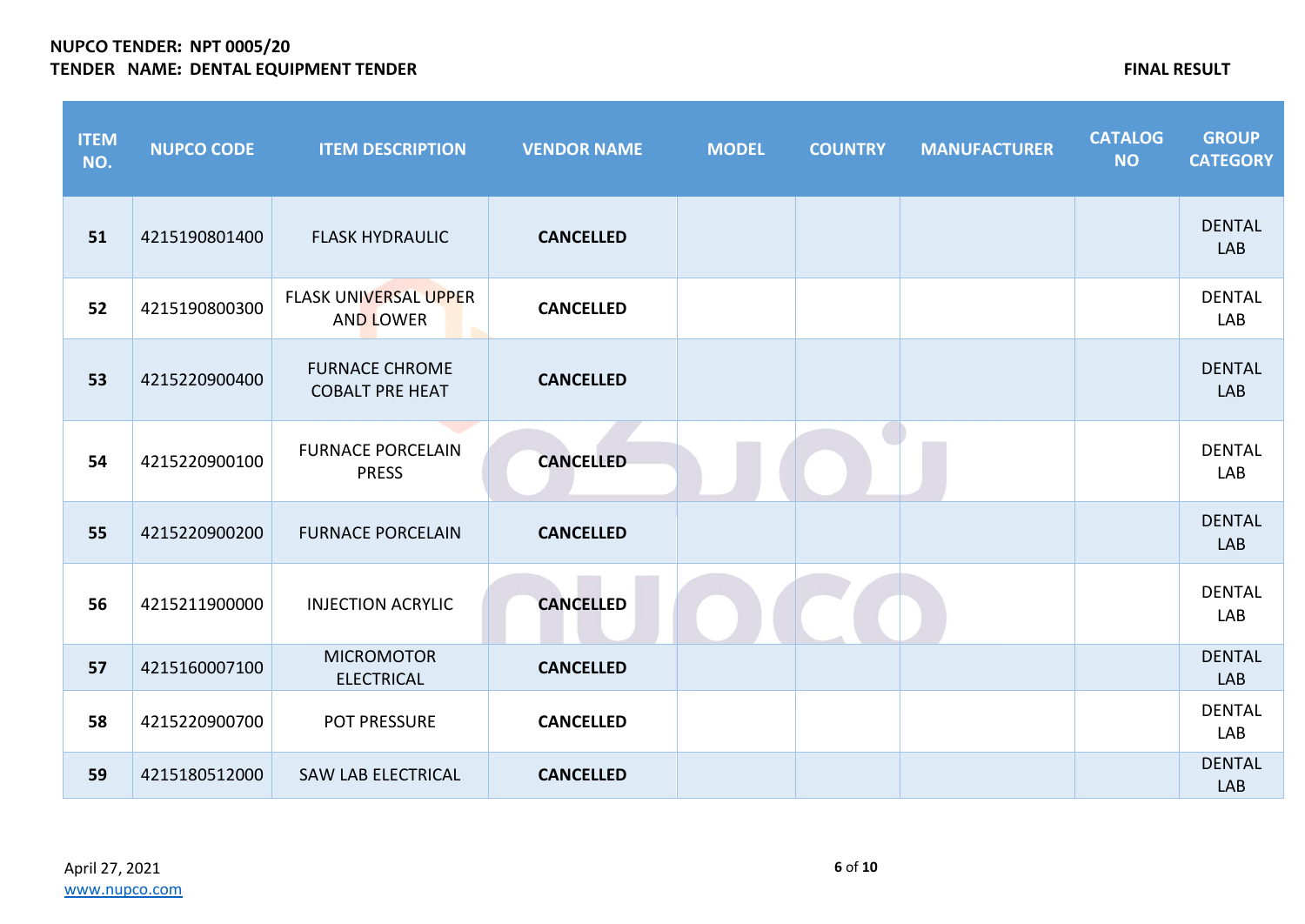| <b>ITEM</b><br>NO. | <b>NUPCO CODE</b> | <b>ITEM DESCRIPTION</b>                                          | <b>VENDOR NAME</b> | <b>MODEL</b> | <b>COUNTRY</b> | <b>MANUFACTURER</b> | <b>CATALOG</b><br><b>NO</b> | <b>GROUP</b><br><b>CATEGORY</b> |
|--------------------|-------------------|------------------------------------------------------------------|--------------------|--------------|----------------|---------------------|-----------------------------|---------------------------------|
| 60                 | 4215221100300     | <b>TRIMMER MODEL</b>                                             | <b>CANCELLED</b>   |              |                |                     |                             | <b>DENTAL</b><br><b>LAB</b>     |
| 61                 | 4110380500000     | <b>VIBRATOR MODEL LARGE</b>                                      | <b>CANCELLED</b>   |              |                |                     |                             | <b>DENTAL</b><br>LAB            |
| 62                 | 4215220013800     | <b>CASEWORK DENTAL</b><br><b>PLASTER</b>                         | <b>CANCELLED</b>   |              |                |                     |                             | <b>DENTAL</b><br><b>LAB</b>     |
| 63                 | 4215220500000     | POLIMERIZATION DENTAL<br><b>UNIT</b>                             | <b>CANCELLED</b>   |              |                |                     |                             | <b>DENTAL</b><br>LAB            |
| 64                 | 4215220014000     | <b>SCALDING UNIT WAX FOR</b><br><b>DENTAL</b>                    | <b>CANCELLED</b>   |              |                |                     |                             | <b>DENTAL</b><br>LAB            |
| 65                 | 4215220014100     | <b>DENTAL STEAM JET</b>                                          | <b>CANCELLED</b>   |              |                |                     |                             | <b>DENTAL</b><br>LAB            |
| 66                 | 4215220014200     | <b>DENTAL BLASTING UNIT</b><br><b>FINE</b>                       | <b>CANCELLED</b>   |              |                |                     |                             | <b>DENTAL</b><br>LAB            |
| 67                 | 4215220014300     | POLISHING DENTAL UNIT<br><b>COMPACT</b>                          | <b>CANCELLED</b>   |              |                |                     |                             | <b>DENTAL</b><br>LAB            |
| 68                 | 4215220014400     | <b>WATER TURBINE FOR</b><br><b>DENTAL</b>                        | <b>CANCELLED</b>   |              |                |                     |                             | <b>DENTAL</b><br>LAB            |
| 69                 | 4215220014500     | <b>DENTAL CURING UNIT</b><br><b>ACRYLIC</b>                      | <b>CANCELLED</b>   |              |                |                     |                             | <b>DENTAL</b><br><b>LAB</b>     |
| 70                 | 4215220014600     | <b>DENTAL MAGNETIC</b><br><b>ARTICULATORS FULL</b><br>ADJUSTABLE | <b>CANCELLED</b>   |              |                |                     |                             | <b>DENTAL</b><br>LAB            |
| 71                 | 4215220014700     | <b>DENTAL SURVEYOR</b>                                           | <b>CANCELLED</b>   |              |                |                     |                             | <b>DENTAL</b><br>LAB            |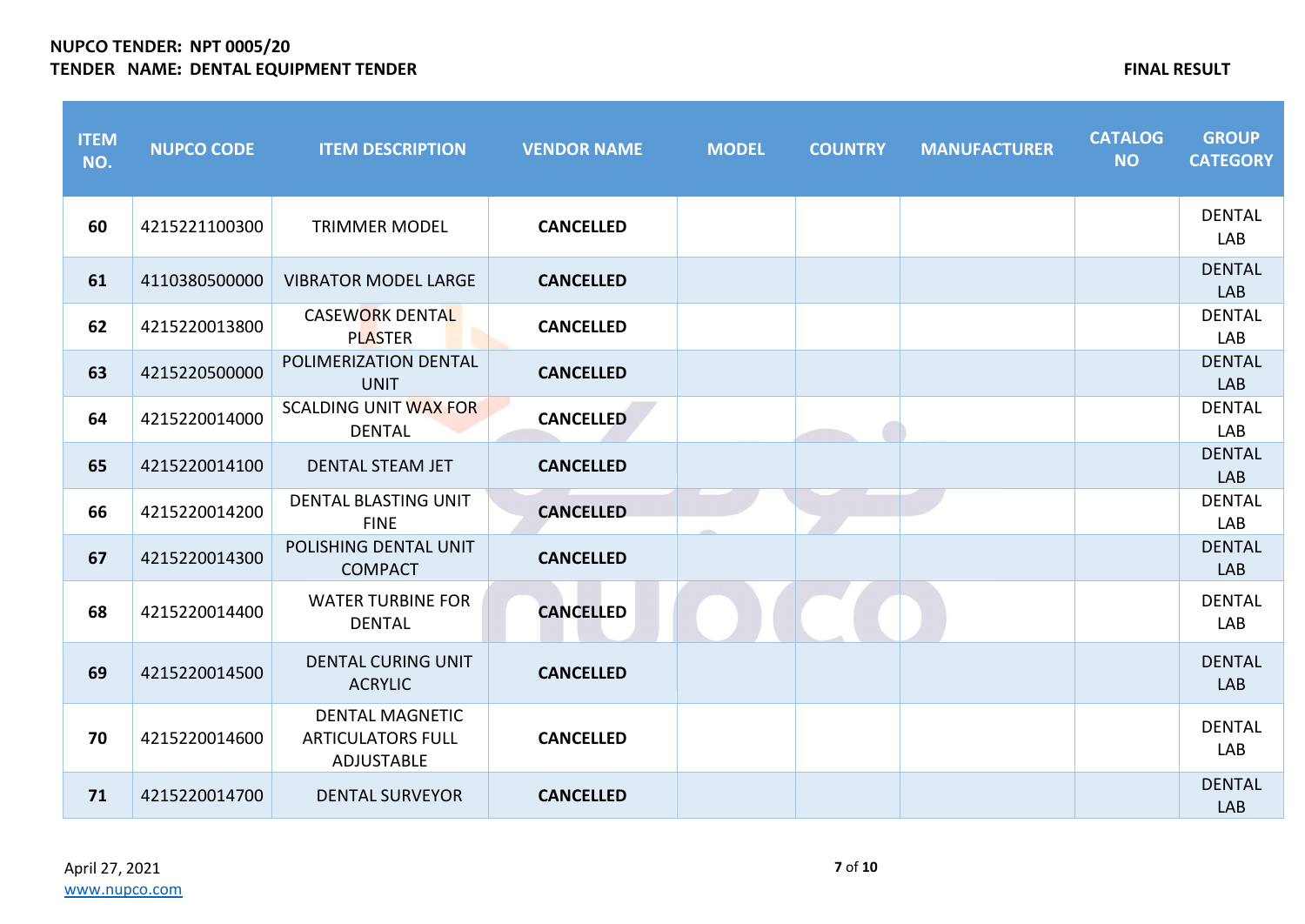| <b>ITEM</b><br>NO. | <b>NUPCO CODE</b> | <b>ITEM DESCRIPTION</b>                                | <b>VENDOR NAME</b>                          | <b>MODEL</b>   | <b>COUNTRY</b> | <b>MANUFACTURER</b> | <b>CATALOG</b><br><b>NO</b> | <b>GROUP</b><br><b>CATEGORY</b> |
|--------------------|-------------------|--------------------------------------------------------|---------------------------------------------|----------------|----------------|---------------------|-----------------------------|---------------------------------|
| 72                 | 4215220014800     | <b>DENTAL CASTING</b><br><b>MACHINE WITH VACUUM</b>    | <b>CANCELLED</b>                            |                |                |                     |                             | <b>DENTAL</b><br><b>LAB</b>     |
| 73                 | 4215220014900     | <b>WASHING MACHINE</b><br><b>IMPRESSION FOR DENTAL</b> | <b>CANCELLED</b>                            |                |                |                     |                             | <b>DENTAL</b><br>LAB            |
| 74                 | 4215220015000     | MICROSCOPE INSPECTION<br><b>FOR DENTAL</b>             | <b>CANCELLED</b>                            |                |                |                     |                             | <b>DENTAL</b><br>LAB            |
| 75                 | 4215220015100     | <b>DENTAL WAX PRE</b><br><b>HEATING</b>                | <b>CANCELLED</b>                            |                |                |                     |                             | <b>DENTAL</b><br><b>LAB</b>     |
| 76                 | 4215220015200     | DEFLASKING UNIT FOR<br><b>DENTAL</b>                   | <b>CANCELLED</b>                            |                |                |                     |                             | <b>DENTAL</b><br>LAB            |
| 77                 | 4215220015300     | <b>INSTRUMENTS KIT LAB</b><br><b>DENTAL</b>            | <b>CANCELLED</b>                            |                |                |                     |                             | <b>DENTAL</b><br>LAB            |
| 78                 | 4215220015500     | <b>MIXER ALGINATE FOR</b><br><b>DENTAL</b>             | <b>CANCELLED</b>                            |                |                |                     |                             | <b>DENTAL</b><br><b>LAB</b>     |
| 79                 | 4215220015600     | <b>DENTAL SOLDERING</b><br><b>UNIT</b>                 | <b>CANCELLED</b>                            |                |                |                     |                             | <b>DENTAL</b><br>LAB            |
| 80                 | 4215160008600     | LAB DENTAL FIXED &<br><b>ACRYLIC WORK 8 TECH</b>       | <b>CANCELLED</b>                            |                |                |                     |                             | <b>DENTAL</b><br>LAB            |
| 81                 | 4221000040500     | <b>CLEANER ULTRASONIC</b>                              | <b>CANCELLED</b>                            |                |                |                     |                             | <b>DENTAL</b><br>LAB            |
| 82                 | 4618181000200     | <b>EYE WASH STATION</b>                                | <b>CANCELLED</b>                            |                |                |                     |                             | <b>DENTAL</b><br><b>LAB</b>     |
| 83                 | 4110390300100     | <b>CENTRIFUGE LOW</b><br>SPEED 1.5 - 15 ML             | <b>CANCELLED</b>                            |                |                |                     |                             | <b>DENTAL</b><br>LAB            |
| 84                 | 4215220016900     | <b>MANAGEMENT SYSTEM</b><br>ORTHODONTIC PRACTICE       | AL-JEEL MEDICAL &<br><b>TRADING CO. LTD</b> | <b>DOLPHIN</b> | <b>USA</b>     | <b>DOLPHIN</b>      | <b>DOLPHIN</b>              | <b>ITEMIZED</b>                 |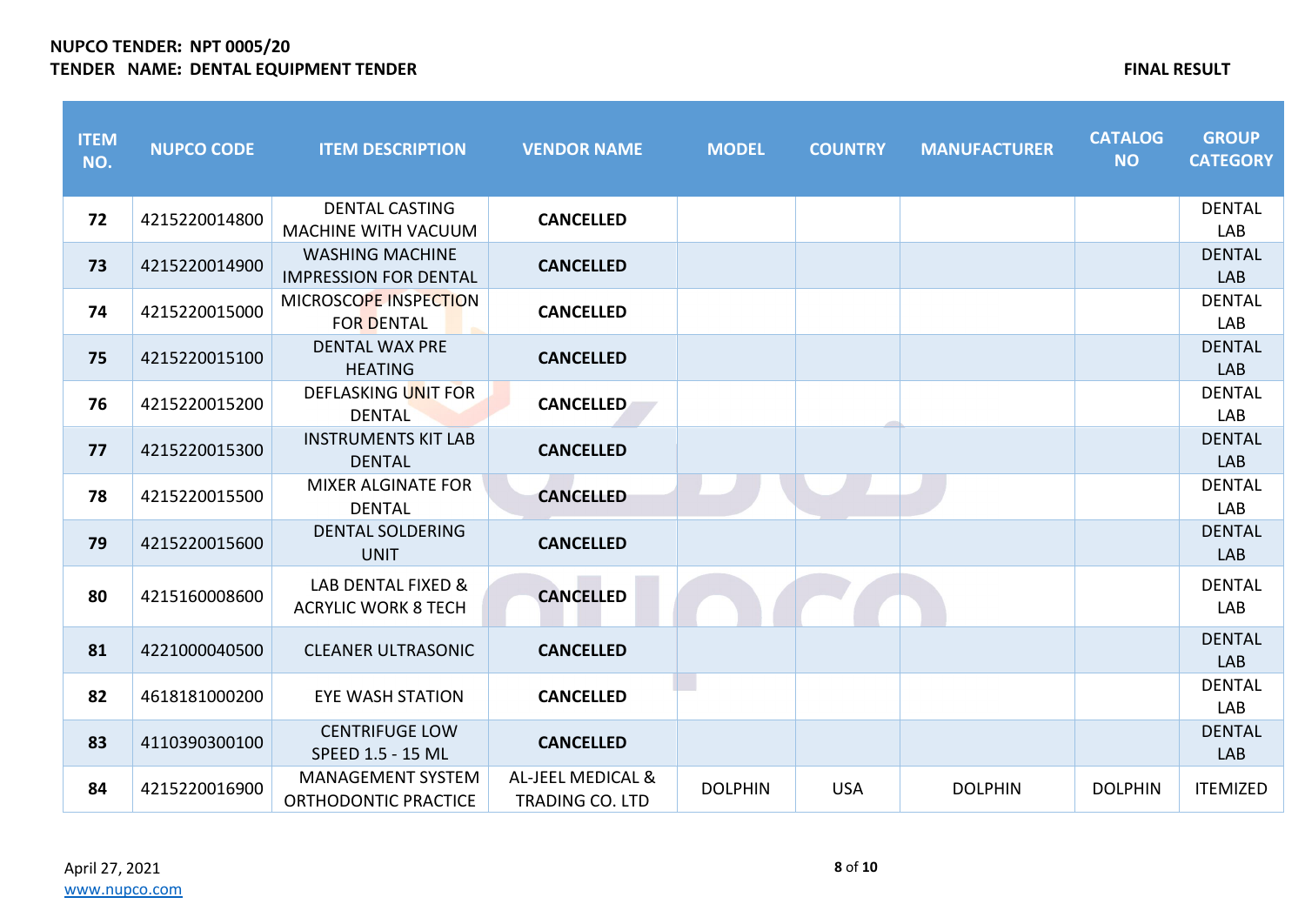| <b>ITEM</b><br>NO. | <b>NUPCO CODE</b> | <b>ITEM DESCRIPTION</b>                                                | <b>VENDOR NAME</b>                                     | <b>MODEL</b>    | <b>COUNTRY</b>               | <b>MANUFACTURER</b> | <b>CATALOG</b><br><b>NO</b> | <b>GROUP</b><br><b>CATEGORY</b> |
|--------------------|-------------------|------------------------------------------------------------------------|--------------------------------------------------------|-----------------|------------------------------|---------------------|-----------------------------|---------------------------------|
| 85                 | 4215220017000     | <b>PATIENT</b><br><b>MANAGEMENT</b><br>SOFTWARE DENTAL                 | <b>AL-JEEL MEDICAL &amp;</b><br><b>TRADING CO. LTD</b> | <b>TITANIUM</b> | <b>NEW</b><br><b>ZEALAND</b> | TITANIUM/MIPACKS    | <b>TITANIUM</b>             | <b>ITEMIZED</b>                 |
| 86                 | 4215220017100     | <b>VIEWING AND</b><br><b>RECALLING TECHNICAL</b><br>PROGRAM FOR DENTAL | <b>CANCELLED</b>                                       |                 |                              |                     |                             | <b>ITEMIZED</b>                 |
| 87                 | 4218190000900     | <b>CRASH CART</b>                                                      | AL-JEEL MEDICAL &<br><b>TRADING CO. LTD</b>            | LECCRP8         | <b>USA</b>                   | <b>METRO</b>        | LECCRP8                     | <b>ITEMIZED</b>                 |
| 88                 | 4218190011900     | <b>DEFIBRILLATOR UNIT</b>                                              | AL-JEEL MEDICAL &<br>TRADING CO. LTD                   | LIFEPAK 20E     | <b>USA</b>                   | PHYSIO CONTROL      | 70507-<br>000203            | <b>ITEMIZED</b>                 |
| 89                 | 4219190900200     | <b>COMPUTER DESKTOP</b>                                                | <b>NO QUOTE</b>                                        |                 |                              |                     |                             | <b>PHARMACY</b>                 |
| 90                 | 4215220015700     | <b>WASTE BIN CHEMICAL</b><br><b>FOR DENTAL</b>                         | <b>NO QUOTE</b>                                        |                 |                              |                     |                             | PHARMACY                        |
| 91                 | 4410240800000     | <b>LABEL PRINTING</b><br><b>MEDICAL</b>                                | <b>NO QUOTE</b>                                        |                 |                              |                     |                             | <b>PHARMACY</b>                 |
| 92                 | 4228000001100     | <b>CART TRANSPORT</b><br><b>CLEANING</b>                               | <b>CANCELLED</b>                                       |                 |                              |                     |                             | PHARMACY                        |
| 93                 | 4220151100100     | <b>COUNTER TABLET 500</b><br>TBL/MIN                                   | <b>NO QUOTE</b>                                        |                 |                              |                     |                             | <b>PHARMACY</b>                 |